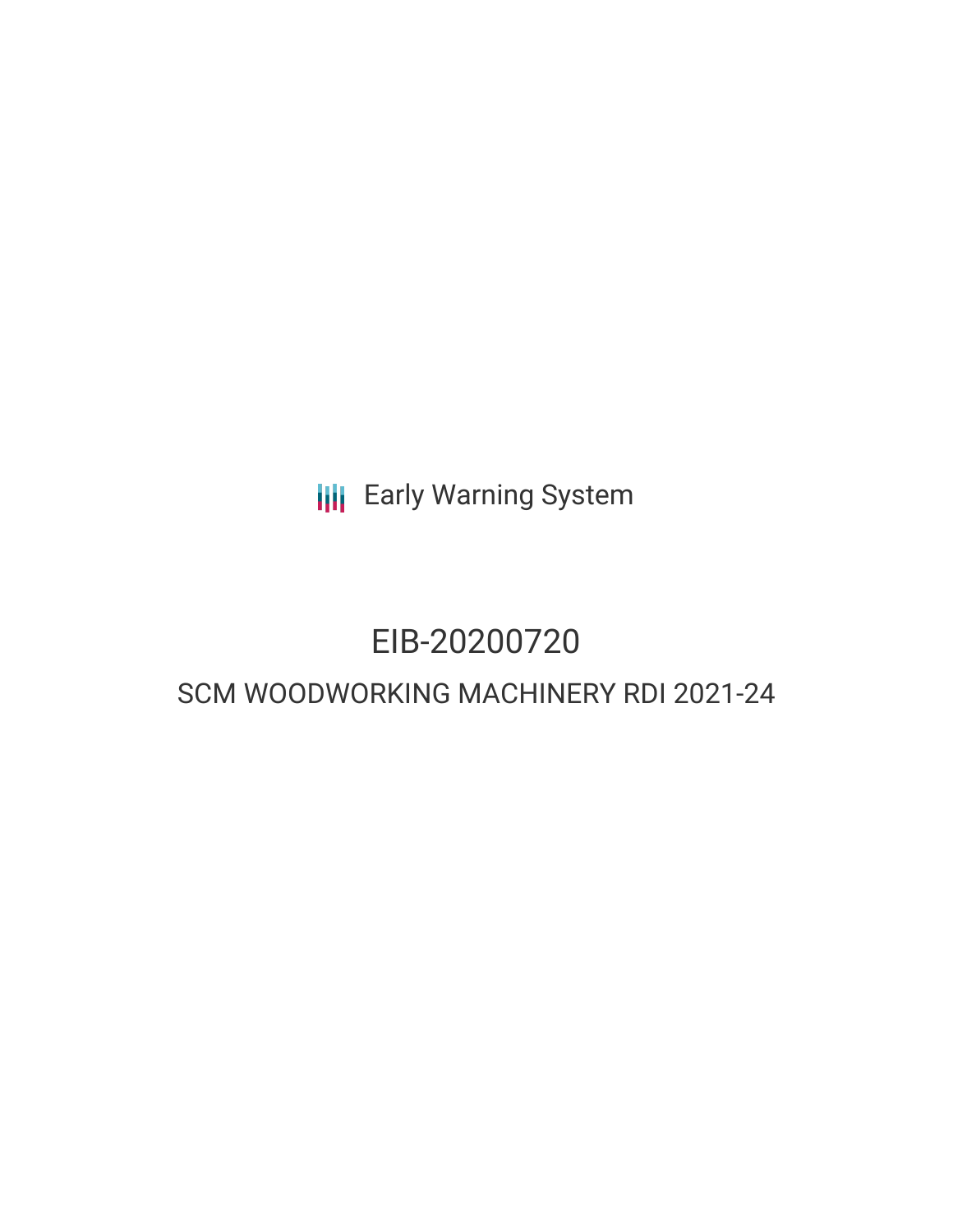

## **Quick Facts**

| <b>Countries</b>               | Italy                          |
|--------------------------------|--------------------------------|
| <b>Financial Institutions</b>  | European Investment Bank (EIB) |
| <b>Status</b>                  | Approved                       |
| <b>Bank Risk Rating</b>        | U                              |
| <b>Voting Date</b>             | 2021-06-11                     |
| <b>Borrower</b>                | <b>SCM GROUP SPA</b>           |
| <b>Sectors</b>                 | Industry and Trade             |
| <b>Investment Type(s)</b>      | Loan                           |
| <b>Investment Amount (USD)</b> | $$56.34$ million               |
| <b>Project Cost (USD)</b>      | \$112.68 million               |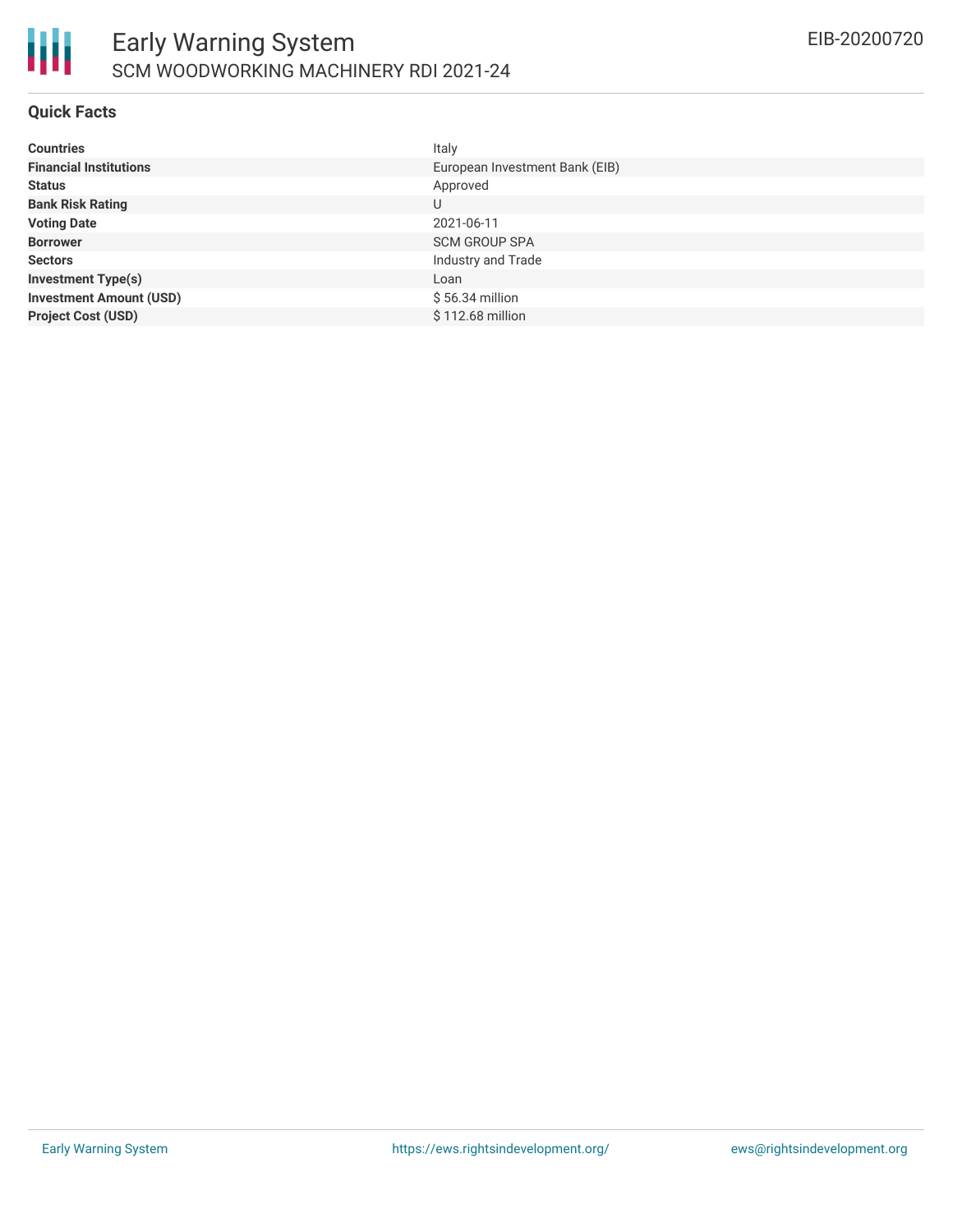

# **Project Description**

According to the bank website, the project concerns the Promoter's research, development and innovation (RDI) activities in the field of wood and light materials working machinery. It comprises three main components: (1) RDI activities on products, (2) RDI activities on internal manufacturing processes as well as (3) digitisation. The project covers the period 2021-24; it will be carried out in Italy primarily in the Promoter's headquarters and in cooperation with research and development (R&D) partners. The proposed project addresses four major trends the industry of machine tools is facing, namely (i) efficient, reactive and connected factories and supply chains, (ii) need for technologies and processes with low environmental impact, (iii) new integrated business models and (iv) human-centered production innovation.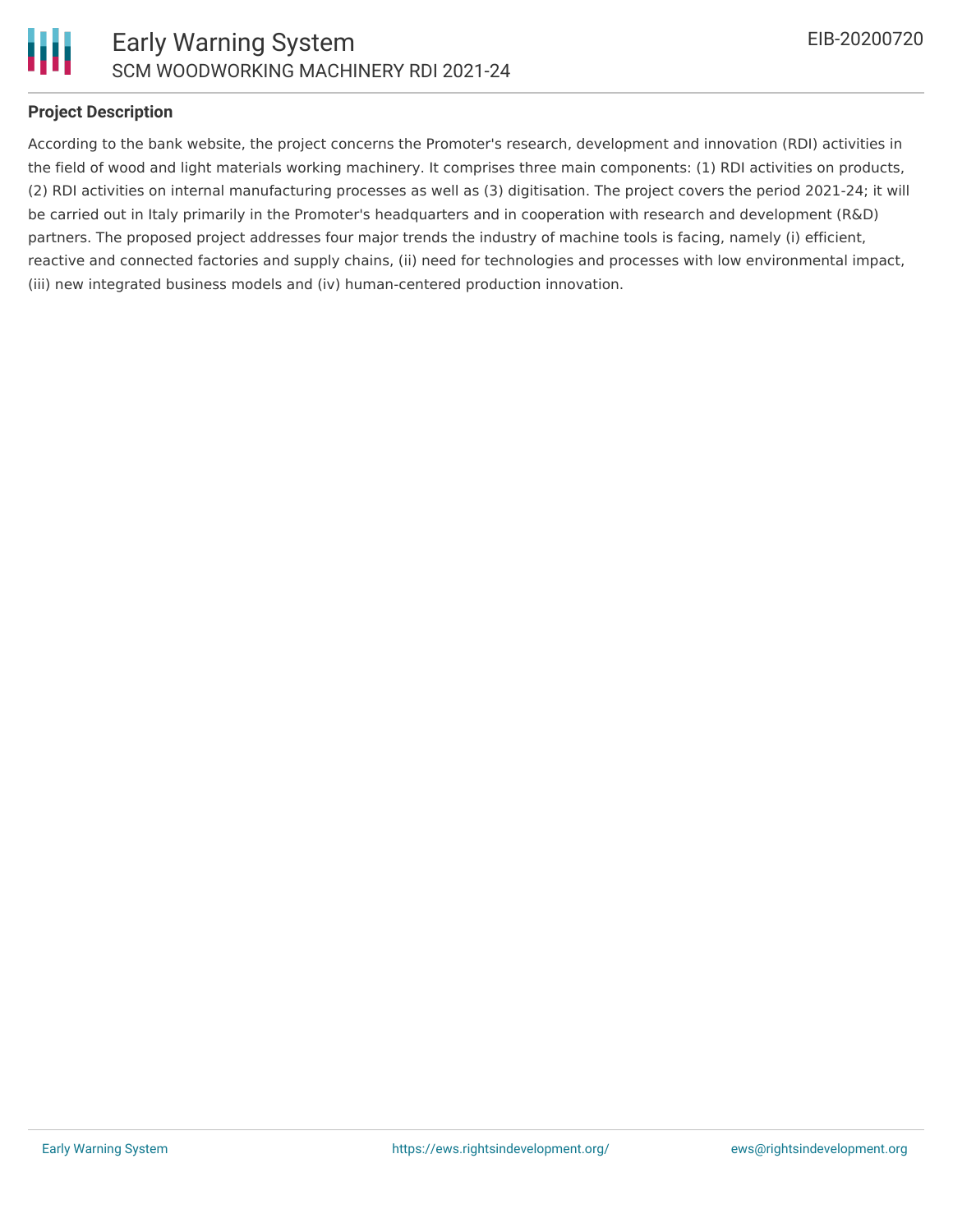

# **Investment Description**

European Investment Bank (EIB)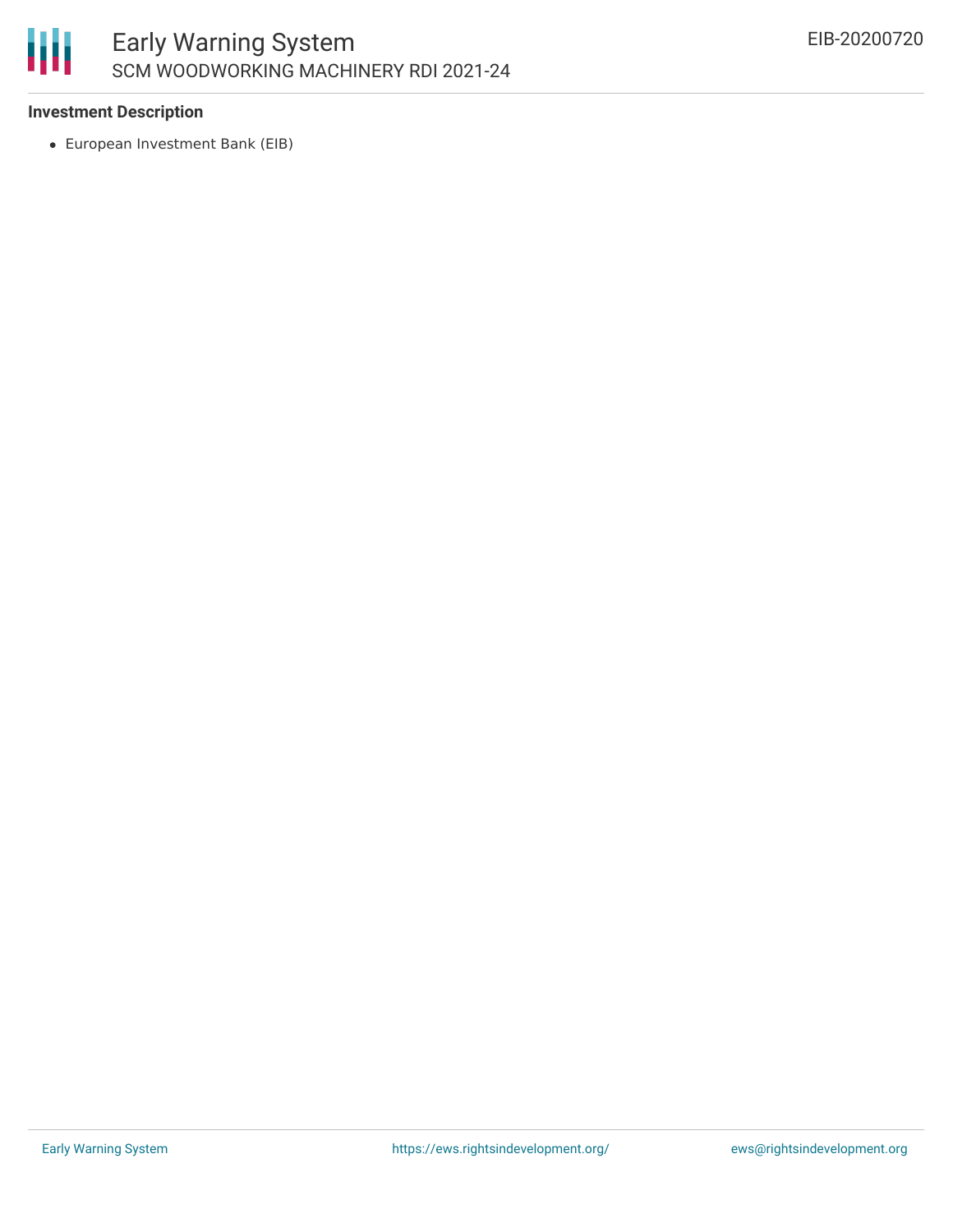

# 冊

# Early Warning System SCM WOODWORKING MACHINERY RDI 2021-24

| <b>Private Actor 1</b> | <b>Private Actor</b><br>l Role. | <b>Private Actor</b><br>1 Sector | <b>Relation</b> | <b>Private Actor 2</b> | <b>Private Actor</b><br>2 Role | <b>Private Actor</b><br>2 Sector |
|------------------------|---------------------------------|----------------------------------|-----------------|------------------------|--------------------------------|----------------------------------|
| $\sim$                 | $\sim$                          | $\sim$                           | $\sim$          | SCM GROUP SPA          | Client                         | $\sim$                           |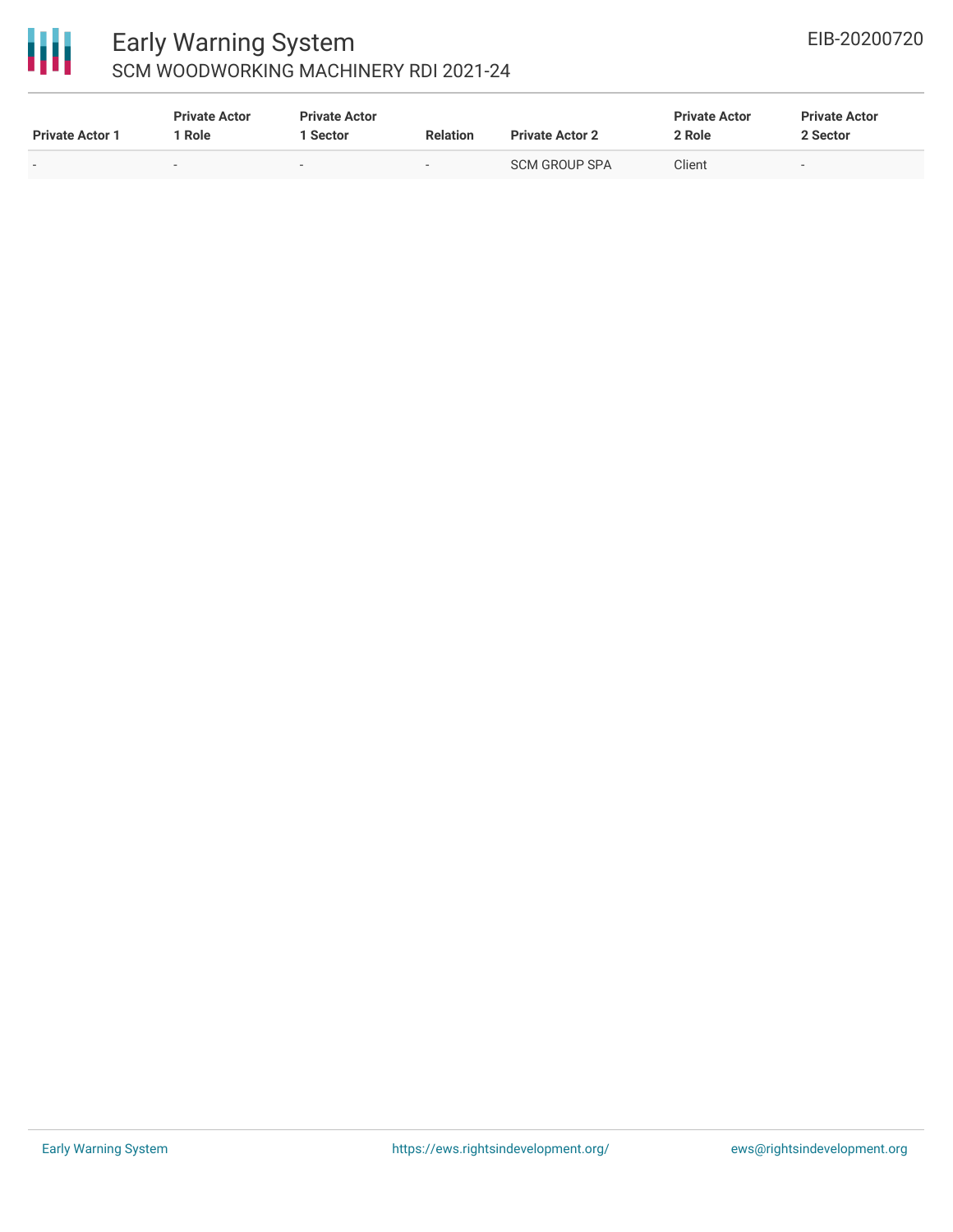# **Contact Information**

#### ACCESS TO INFORMATION

You can submit an information request for project information at: https://www.eib.org/en/infocentre/registers/requestform/request-form-default.htm

### ACCOUNTABILITY MECHANISM OF EIB

The EIB Complaints Mechanism is designed to facilitate and handle complaints against the EIB by individuals, organizations or corporations affected by EIB activities. When exercising the right to lodge a complaint against the EIB, any member of the public has access to a two-tier procedure, one internal - the Complaints Mechanism Office - and one external - the European Ombudsman. A complaint can be lodged via a written communication addressed to the Secretary General of the EIB, via email to the dedicated email address: complaints@eib.org, by completing the online complaint form available at the following address: http://www.eib.org/complaints/form via fax or delivered directly to the EIB Complaints Mechanism Division, any EIB local representation office or any EIB staff. For further details, check:

http://www.eib.org/attachments/strategies/complaints\_mechanism\_policy\_en.pdf

When dissatisfied with a complaint to the EIB Complaints Mechanism, citizens can then turn towards the European Ombudsman. A memorandum of Understanding has been signed between the EIB and the European Ombudsman establishes that citizens (even outside of the EU if the Ombudsman finds their complaint justified) can turn towards the Ombudsman on issues related to 'maladministration' by the EIB. Note that before going to the Ombudsman, an attempt must be made to resolve the case by contacting the EIB. In addition, the complaint must be made within two years of the date when the facts on which your complaint is based became known to you. You can write to the Ombudsman in any of the languages of the European Union. Additional details, including filing requirements and complaint forms, are available at: http://www.ombudsman.europa.eu/atyourservice/interactiveguide.faces